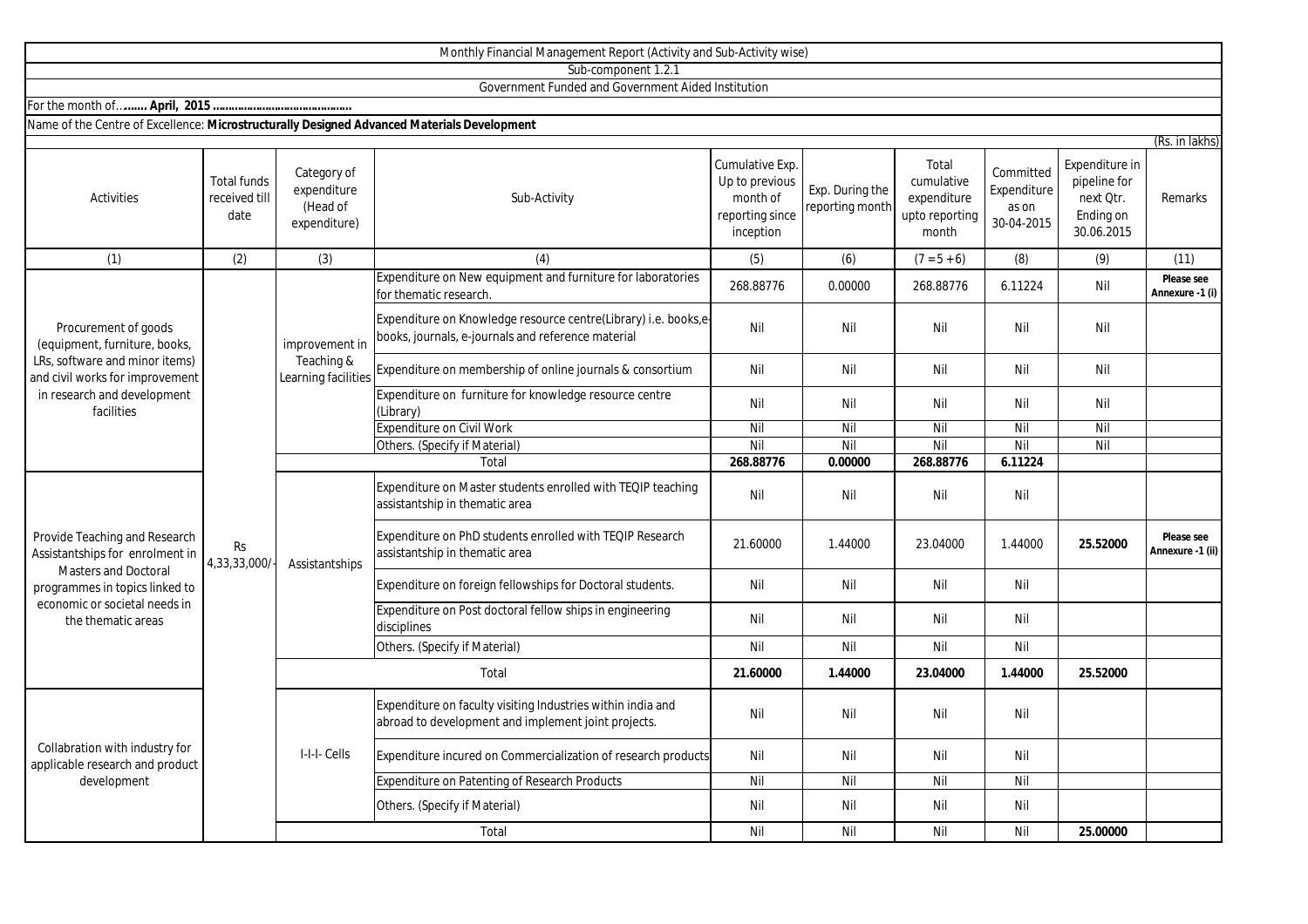| Activities                                                                                                                                      | <b>Total funds</b><br>received till<br>date | Category of<br>expenditure<br>(Head of<br>expenditure) | Sub-Activity                                                                                                                                   | Cumulative Exp.<br>Up to previous<br>month of<br>reporting since<br>inception | Exp. During the<br>reporting month | Total<br>cumulative<br>expenditure<br>upto reporting<br>month | Committed<br>Expenditure<br>as on<br>30-04-2015 | Expenditure in<br>pipeline for<br>next Qtr.<br>Ending on<br>30.06.2015 | Remarks                         |
|-------------------------------------------------------------------------------------------------------------------------------------------------|---------------------------------------------|--------------------------------------------------------|------------------------------------------------------------------------------------------------------------------------------------------------|-------------------------------------------------------------------------------|------------------------------------|---------------------------------------------------------------|-------------------------------------------------|------------------------------------------------------------------------|---------------------------------|
|                                                                                                                                                 |                                             | R&D                                                    | Expenditure on Securing sponsored projects and Consultancy<br>assignments                                                                      | Nil                                                                           | Nil                                | Nil                                                           | Nil                                             |                                                                        |                                 |
|                                                                                                                                                 |                                             |                                                        | Expenditure on Publication of research papers in peer reviewed<br>iournals                                                                     | Nil                                                                           | Nil                                | Nil                                                           | Nil                                             |                                                                        |                                 |
|                                                                                                                                                 |                                             |                                                        | Expenditure incured on Commercialization of research products                                                                                  | Nil                                                                           | Nil                                | Nil                                                           | Nil                                             |                                                                        |                                 |
|                                                                                                                                                 |                                             |                                                        | Expenditure on Patenting of Research Products                                                                                                  | 0.5184                                                                        | $\mathbf{0}$                       | 0.5184                                                        | Nil                                             |                                                                        |                                 |
| National / International<br>collabration for Research and<br>Development activities with<br>Academic Institutions and<br>R<br>& D organisations |                                             |                                                        | Expenditure on amount paid to Consultant for participation in<br>Research & Development and for delivering expert lectures                     | Nil                                                                           | Nil                                | Nil                                                           | Nil                                             |                                                                        | Please see<br>Annexure -1 (iii) |
|                                                                                                                                                 |                                             |                                                        | Expenditure on faculty visiting Industries within india and<br>abroad to development and implement joint projects.                             | Nil                                                                           | Nil                                | Nil                                                           | Nil                                             |                                                                        |                                 |
|                                                                                                                                                 |                                             |                                                        | Expenditure on characterization of sample of R & D projects                                                                                    | Nil                                                                           | Nil                                | Nil                                                           | Nil                                             |                                                                        |                                 |
|                                                                                                                                                 |                                             |                                                        | Expenditure on Presentation of paper in International Seminar,<br>Conference etc. by Doctoral students                                         | 10.94055                                                                      | 0.00000                            | 10.94055                                                      | Nil                                             |                                                                        |                                 |
|                                                                                                                                                 |                                             |                                                        | Others. (Specify if Material)                                                                                                                  | 23.16336                                                                      | $\Omega$                           | 23.16336                                                      | Nil                                             |                                                                        |                                 |
|                                                                                                                                                 |                                             |                                                        | Total                                                                                                                                          | 34.62231                                                                      | 0.00000                            | 34.62231                                                      | <b>Nil</b>                                      | 15.37769                                                               |                                 |
| Enhancing research competence<br>of faculty and knowledge sharing<br>in thematic areas, both within<br>India and abroad                         |                                             | <b>FSD</b>                                             | Expenditure on faculty training for enhancement of Research<br>competence in thematic areas                                                    | 3.58528                                                                       | $\mathbf 0$                        | 3.58528                                                       | Nil                                             |                                                                        |                                 |
|                                                                                                                                                 |                                             |                                                        | Expenditure incurred on Participation by faculty in seminars,<br>conferences, workshops and Continuing Education Programes<br>(CEPs) etc.      | 0.19965                                                                       | $\Omega$                           | 0.19965                                                       | Nil                                             |                                                                        |                                 |
|                                                                                                                                                 |                                             |                                                        | Expenditure on Organizing thematic area training programmes,<br>workshops, seminars, conferences and Continuing Education<br>Programmes (CEPs) | Nil                                                                           | Nil                                | Nil                                                           | Nil                                             |                                                                        |                                 |
|                                                                                                                                                 |                                             |                                                        | Expenditure on staff development                                                                                                               | Nil                                                                           | Nil                                | Nil                                                           | Nil                                             |                                                                        |                                 |
|                                                                                                                                                 |                                             |                                                        | Expenditure on seed grant to researchers to venture into new<br>directions within the specified theme.                                         | Nil                                                                           | Nil                                | Nil                                                           | Nil                                             |                                                                        |                                 |
|                                                                                                                                                 |                                             |                                                        | Others. (Specify if Material)                                                                                                                  | Nil                                                                           | Nil                                | Nil                                                           | Nil                                             |                                                                        |                                 |
|                                                                                                                                                 |                                             |                                                        | Total                                                                                                                                          | 3.78493                                                                       | $\mathbf{0}$                       | 3.78493                                                       | Nil                                             | 46.21507                                                               |                                 |
| Incremental operating cost                                                                                                                      |                                             | <b>IOC</b>                                             |                                                                                                                                                | 10.16652                                                                      | 0.57753                            | 10.74405                                                      | 0.29000                                         | 38.96595                                                               |                                 |
| <b>GRAND TOTAL</b>                                                                                                                              |                                             |                                                        | 339.06152                                                                                                                                      | 2.01753                                                                       | 341.07905                          | 7.84224                                                       | 151.07871                                       |                                                                        |                                 |